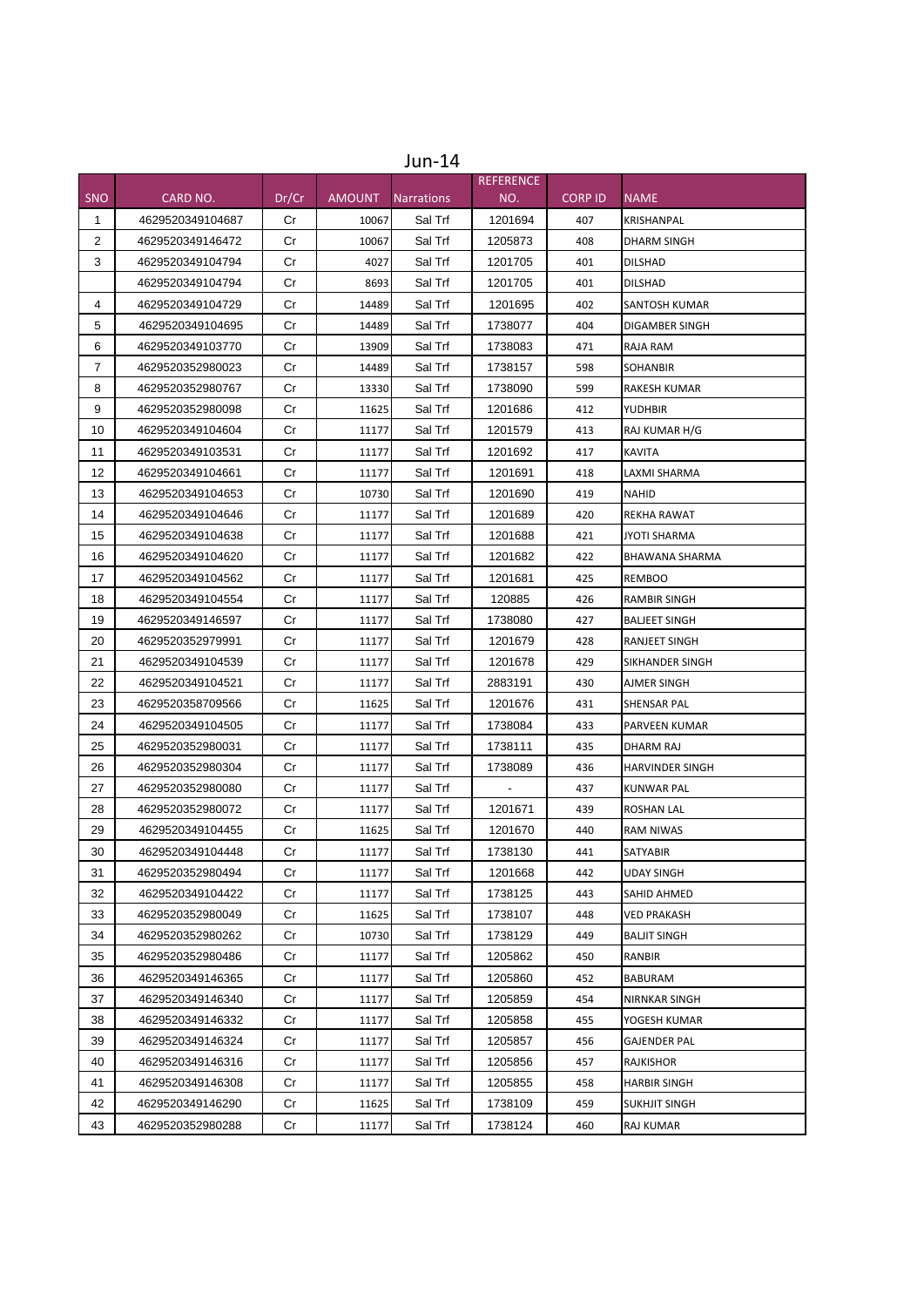| 44 | 4629520352980437 | Cr | 10730 | Sal Trf | 1738105                  | 461 | <b>SURESH KUMAR</b>    |
|----|------------------|----|-------|---------|--------------------------|-----|------------------------|
| 45 | 4629520352980247 | Cr | 11177 | Sal Trf | 1738075                  | 462 | ABHISEK BHATT          |
| 46 | 4629520352979942 | Cr | 11177 | Sal Trf | 1738087                  | 463 | SHRI BHAGWAN           |
| 47 | 4629520352980064 | Cr | 11177 | Sal Trf | 1738087                  | 472 | OM PRAKASH             |
| 48 | 4629520349104851 | Cr | 10730 | Sal Trf | 1738106                  | 473 | <b>LAXMAN SINGH</b>    |
| 49 | 4629520352980254 | Cr | 11177 | Sal Trf | 1205842                  | 474 | RAJ KUMAR              |
| 50 | 4629520349146167 | Cr | 11177 | Sal Trf | 1205841                  | 475 | MAHIPAL                |
| 51 | 4629520349146159 | Cr | 11177 | Sal Trf | 1205839                  | 478 | SURESH KUMAR           |
| 52 | 4629520349146134 | Cr | 11177 | Sal Trf | 1372128                  | 479 | <b>GABAR SINGH</b>     |
| 53 | 4629520352980478 | Cr | 10730 | Sal Trf | 1205837                  | 480 | KRISHAN KUMAR          |
| 54 | 4629520352980478 | Cr | 11177 | Sal Trf | 1738079                  | 481 | <b>KRISHAN</b>         |
| 55 | 4629520352979983 | Cr | 11177 | Sal Trf | 1205836                  | 482 | <b>VIRENDER SINGH</b>  |
| 56 | 4629520349146100 | Cr | 11177 | Sal Trf | 1205835                  | 483 | SOMBIR SINGH           |
| 57 | 4629520349146092 | Cr | 11177 | Sal Trf | 1205834                  | 484 | AJIT SINGH             |
| 58 | 4629520349146084 | Cr | 11625 | Sal Trf | 1205833                  | 485 | NARESH BALMIKI         |
| 59 | 4629520349146076 | Cr | 2683  | Sal Trf | 178127                   | 486 | PAWAN SINGH            |
| 60 | 4629520352980460 | Cr | 11625 | Sal Trf | 1738121                  | 489 | JAIVIR SINGH           |
| 61 | 4629520352980403 | Cr | 11177 | Sal Trf | 1738091                  | 490 | SOM PAL SINGH          |
| 62 | 4629520352980106 | Cr | 10730 | Sal Trf | 1205829                  | 491 | <b>SUBHASH CHANDER</b> |
| 63 | 4629520349146035 | Cr | 11177 | Sal Trf | 1738159                  | 496 | <b>ANOOP SINGH</b>     |
| 64 | 462952035978416  | Cr | 11177 | Sal Trf |                          | 497 | RAMESH                 |
| 65 | 4629520352980502 | Cr | 11177 | Sal Trf | 1738101                  | 499 | <b>BHUBNESH PRASAD</b> |
| 66 | 4629520352980205 | Cr | 10730 | Sal Trf | 1738076                  | 500 | LAKHSMAN SINGH         |
| 67 | 4629520352980809 | Cr | 11177 | Sal Trf | 1205894                  | 501 | SURENDER PAL           |
| 68 | 4629520349146688 | Cr | 11177 | Sal Trf | 1738110                  | 502 | RAMNIWAS GOTHL         |
| 69 | 4629520352980296 | Cr | 11177 | Sal Trf | 1738086                  | 505 | RAMNIWAS               |
| 70 | 4629520352980056 | Cr | 11177 | Sal Trf | 1738122                  | 507 | DIWAN SINGH            |
| 71 | 4629520352980411 | Cr | 11177 | Sal Trf | 1738123                  | 508 | HIMRAJ                 |
| 72 | 629520352980429  | Cr | 11177 | Sal Trf | 1205817                  | 510 | R.C.PANDEY             |
| 73 | 4629520349145912 | Cr | 11177 | Sal Trf | 1205827                  | 511 | SHRI KRISHAN           |
| 74 | 4629520352986019 | Cr | 11177 | Sal Trf | 1738092                  | 512 | RAJPAL SHARMA          |
| 75 | 4629520352980114 | Cr | 11177 | Sal Trf | 1205815                  | 513 | SATISH KUMAR           |
| 76 | 4629520349145896 | Cr | 11177 | Sal Trf | 1738093                  | 514 | N.G.BAITLE             |
| 77 | 4629520352980122 | Cr | 11177 | Sal Trf | 1205812                  | 516 | PREM SINGH             |
| 78 | 4629520349146860 | Cr | 11177 | Sal Trf | $\overline{\phantom{a}}$ | 517 | <b>RAM SINGH</b>       |
| 79 | 4629520349103804 | Cr | 11177 | Sal Trf | 1205809                  | 518 | <b>RAGHUBIR SINGH</b>  |
| 80 | 4629520349146837 | Cr | 11177 | Sal Trf | 1205808                  | 519 | <b>KAPOOR SINGH</b>    |
| 81 | 4629520349146829 | Cr | 11177 | Sal Trf | 1205807                  | 533 | RAHMUDDIN              |
| 82 | 4629520349146811 | Cr | 11177 | Sal Trf | 1205806                  | 534 | <b>MANI RAM</b>        |
| 83 | 4629520349146803 | Cr | 11177 | Sal Trf | 1205843                  | 536 | JAI KISHAN             |
| 84 | 4629520349143390 | Cr | 11177 | Sal Trf | 1205873                  | 537 | <b>VIRENDER KUMAR</b>  |
| 85 | 4629520349146472 | Cr | 11177 | Sal Trf | 1738077                  | 539 | GIRBAR SINGH           |
| 86 | 4629520352979967 | Cr | 11177 | Sal Trf | 1738083                  | 540 | RAMPHAL SINGH          |
| 87 | 4629520352980023 | Cr | 11177 | Sal Trf | 1738157                  | 541 | M.D.WASSIM             |
| 88 | 4629520352980767 | Cr | 11177 | Sal Trf | 120885                   | 542 | DEVENDER SINGH         |
| 89 | 4629520349146597 | Cr | 11177 | Sal Trf | 1738080                  | 543 | MAHESH KUMAR           |
| 90 | 4629520352980031 | Cr | 11177 | Sal Trf | 1738111                  | 545 | KRISHAN KUMAR          |
|    |                  |    |       |         |                          |     |                        |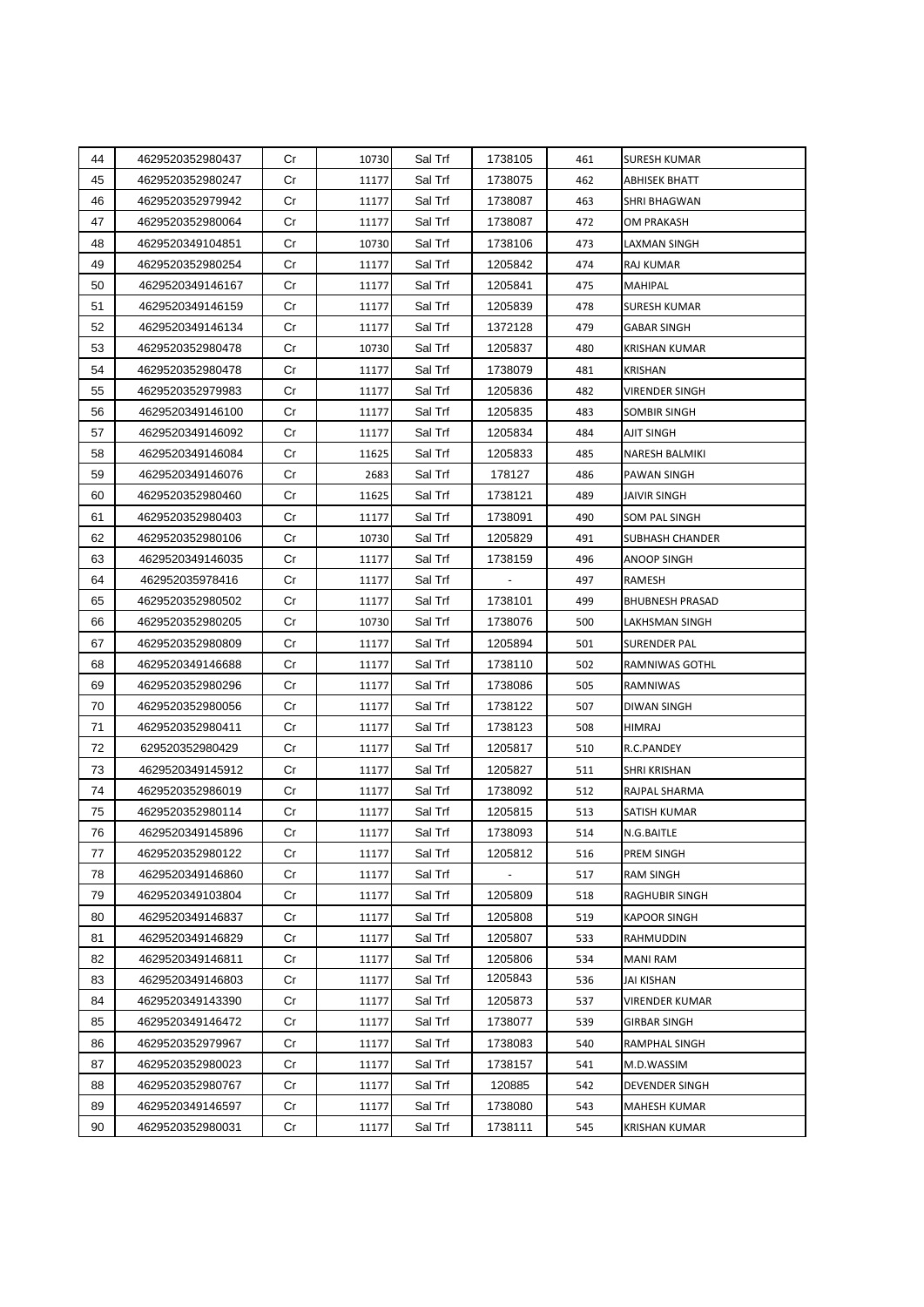| 91  | 4629520352980304 | Cr | 11177 | Sal Trf | 1738088 | 548 | SATISH KUMAR          |
|-----|------------------|----|-------|---------|---------|-----|-----------------------|
| 92  | 4629520352980072 | Cr | 11177 | Sal Trf | 1205884 | 550 | <b>PUSHPA</b>         |
| 93  | 4629520349146589 | Cr | 11177 | Sal Trf | 1738130 | 553 | SURAT SINGH           |
| 94  | 4629520352980494 | Cr | 11177 | Sal Trf | 1738125 | 555 | VIRENDER SINGH        |
| 95  | 4629520352980445 | Cr | 11177 | Sal Trf | 1205881 | 556 | <b>RAJ KAMAL</b>      |
| 96  | 4629520349146555 | Cr | 11177 | Sal Trf | 1205880 | 557 | CHHADAMI LAL          |
| 97  | 4629520349146548 | Cr | 11177 | Sal Trf | 1201712 | 558 | ROOP SINGH            |
| 98  | 4629520349104869 | Cr | 11177 | Sal Trf | 1738107 | 559 | <b>HAR PRASAD</b>     |
| 99  | 4629520352980262 | Cr | 11177 | Sal Trf | 1205877 | 560 | <b>BIJENDER SINGH</b> |
| 100 | 4629520349146522 | Cr | 11177 | Sal Trf | 1201566 | 561 | <b>AZAD SINGH</b>     |
| 101 | 4629520349146498 | Cr | 11177 | Sal Trf | 1738129 | 562 | DINESH PAL            |
| 102 | 4629520352980486 | Cr | 11177 | Sal Trf | 1738109 | 563 | <b>AZAD SINGH</b>     |
| 103 | 4629520352980288 | Cr | 11625 | Sal Trf | 1738124 | 564 | SHANAND JHA           |
| 104 | 4629520352980247 | Cr | 11177 | Sal Trf | 1738087 | 565 | JAGDISH               |
| 105 | 4629520352980064 | Cr | 10730 | Sal Trf | 1738108 | 566 | <b>KANCHAN SINGH</b>  |
| 106 | 4629520352980270 | Cr | 10730 | Sal Trf | 1201711 | 568 | SATPAL                |
| 107 | 4629520349104851 | Cr | 11177 | Sal Trf | 1738106 | 570 | MUNESHWAR DAYAL       |
| 108 | 4629520352980254 | Cr | 11177 | Sal Trf | 1732128 | 571 | ONKAR SINGH           |
| 109 | 4629520352980478 | Cr | 11177 | Sal Trf | 1738079 | 572 | SATISH KUMAR          |
| 110 | 4629520352979983 | Cr | 11177 | Sal Trf | 1205864 | 573 | <b>RAJ KUMAR</b>      |
| 111 | 4629520349146381 | Cr | 11177 | Sal Trf | 1738127 | 574 | HARPAL SINGH          |
| 112 | 4629520352980460 | Cr | 11177 | Sal Trf | 1738091 | 575 | ISHWAR CHAND          |
| 113 | 4629520352980106 | Cr | 11177 | Sal Trf | 1738159 | 578 | VINOD KUMAR           |
| 114 | 4629520352980783 | Cr | 10730 | Sal Trf | 1738101 | 579 | MD.AHMED              |
| 115 | 4629520352980205 | Cr | 11177 | Sal Trf | 1201703 | 580 | RAM KUMAR             |
| 116 | 4629520349104778 | Cr | 11177 | Sal Trf | 1738076 | 582 | SURESH PAL            |
| 117 | 4629520352979959 | Cr | 11177 | Sal Trf | 1205894 | 583 | AMIT KUMAR            |
| 118 | 4629520349146688 | Cr | 11177 | Sal Trf | 1738110 | 584 | BHARMPAL              |
| 119 | 4629520352980296 | Cr | 11177 | Sal Trf | 1738086 | 585 | PRATAP SINGH          |
| 120 | 4629520352980056 | Cr | 11625 | Sal Trf | 1201701 | 586 | VINOD KR.SHARMA       |
| 121 | 4629520349104752 | Cr | 11177 | Sal Trf | 1201700 | 590 | JOGINDER              |
| 122 | 4629520349104745 | Cr | 10283 | Sal Trf | 1201592 | 592 | RAMNIWAS              |
| 123 | 4629520349103663 | Cr | 11177 | Sal Trf | 1201578 | 593 | SATENDERPAL           |
| 124 | 4629520349103523 | Cr | 11177 | Sal Trf | 1201573 | 594 | JITENDER SINGH        |
| 125 | 4629520352980429 | Cr | 11177 | Sal Trf | 1205827 | 595 | <b>RAJINDER SINGH</b> |
| 126 | 4629520349146019 | Cr | 11177 | Sal Trf | 1205854 | 596 | <b>KUNJAR SINGH</b>   |
| 127 | 4629520349103630 | Cr | 11177 | Sal Trf | 1205850 | 602 | <b>INTJAR ALI</b>     |
| 128 | 4629520349103689 | Cr | 11177 | Sal Trf | 1205842 | 603 | TASIN                 |
| 129 | 4629520349103390 | Cr | 11177 | Sal Trf | 1738092 | 604 | PANKAJ KUMAR          |
| 130 | 4629520352980114 | Cr | 11177 | Sal Trf | 1201585 | 605 | YOGENDRA KUMAR        |
| 131 | 4629520349103598 | Cr | 11177 | Sal Trf | 1738093 | 607 | <b>BAHADUR SINGH</b>  |
| 132 | 4629520352980122 | Cr | 11177 | Sal Trf | 1201595 | 608 | VINOD KUMAR           |
| 133 | 4629520349103697 | Cr | 11177 | Sal Trf | 1201586 | 609 | <b>BABALU KUMAR</b>   |
| 134 | 4629520349103606 | Cr | 11177 | Sal Trf | 1738082 | 610 | <b>KRISHAN KUMAR</b>  |
| 135 | 4629520349103846 | Cr | 13330 | Sal Trf | 1738152 | 611 | <b>J.S RAWAT</b>      |
| 136 | 4629520349103804 | Cr | 11177 | Sal Trf | 1738103 | 612 | MAHENDER SINGH        |
| 137 | 4629520349146175 | Cr | 11177 | Sal Trf | 1738109 | 613 | YESHPAL SINGH         |
|     |                  |    |       |         |         |     |                       |